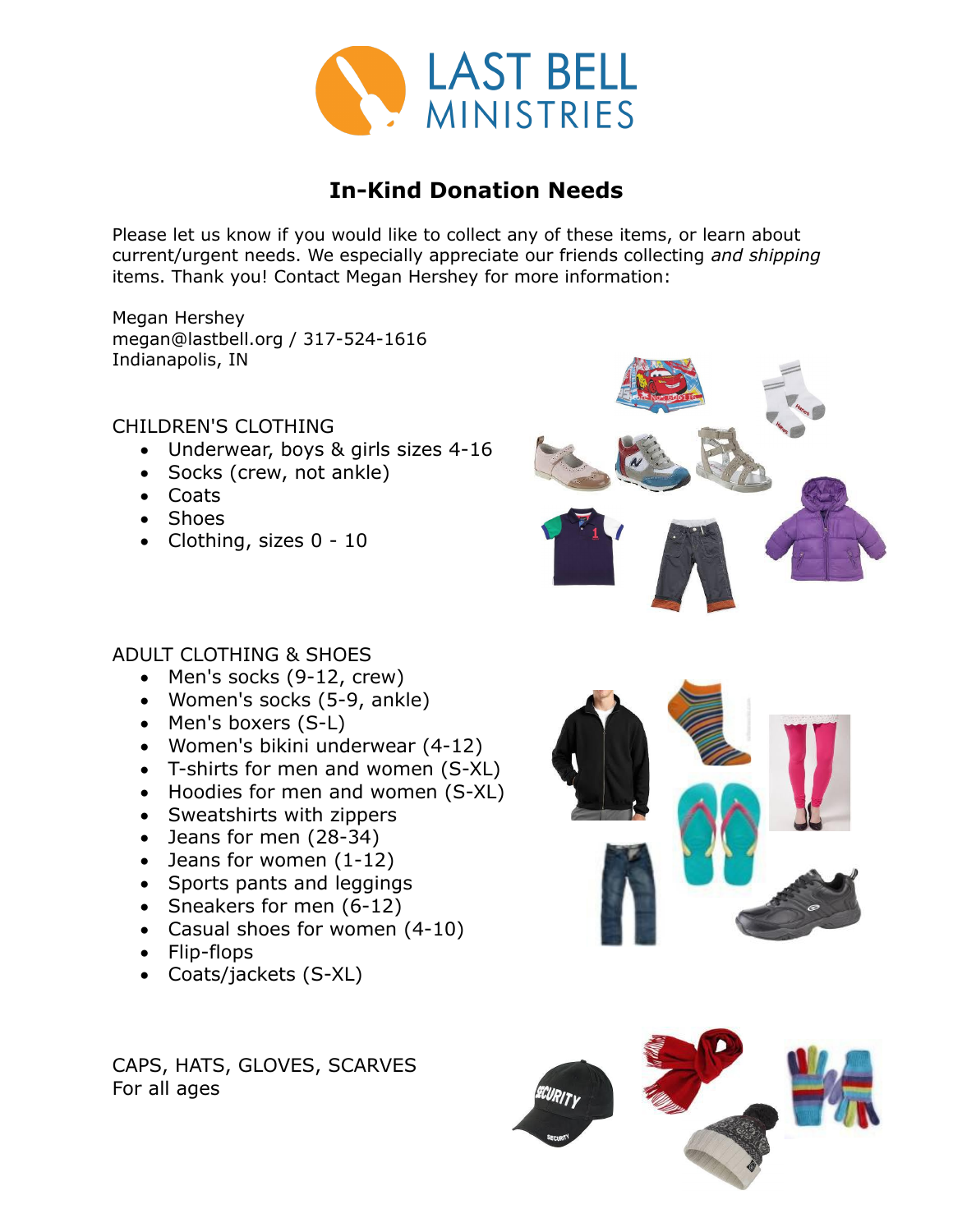## MEDICATIONS, TOILETRIES

- Vitamins for kids & adults
- Ibuprofen, Tylenol for kids & adults
- Bandaids
- Vitamin A&D/diaper rash ointment
- Toothbrushes
- Toothpaste
- Deodorant



**HERSHEY'S** 

## FOOD

- Cake mixes
- Nuts
- Peanut butter
- Coffee
- Canned tuna
- Chocolate



## OTHER ITEMS

- Duffel bags & backpacks
- Towels & linens
- Ballpoint pens
- Notepads



## SECOND PRIORITY

- Skillets and pans
- Inflatable mattresses
- Sets of ponytail holders
- Ziploc bags
- Duct tape